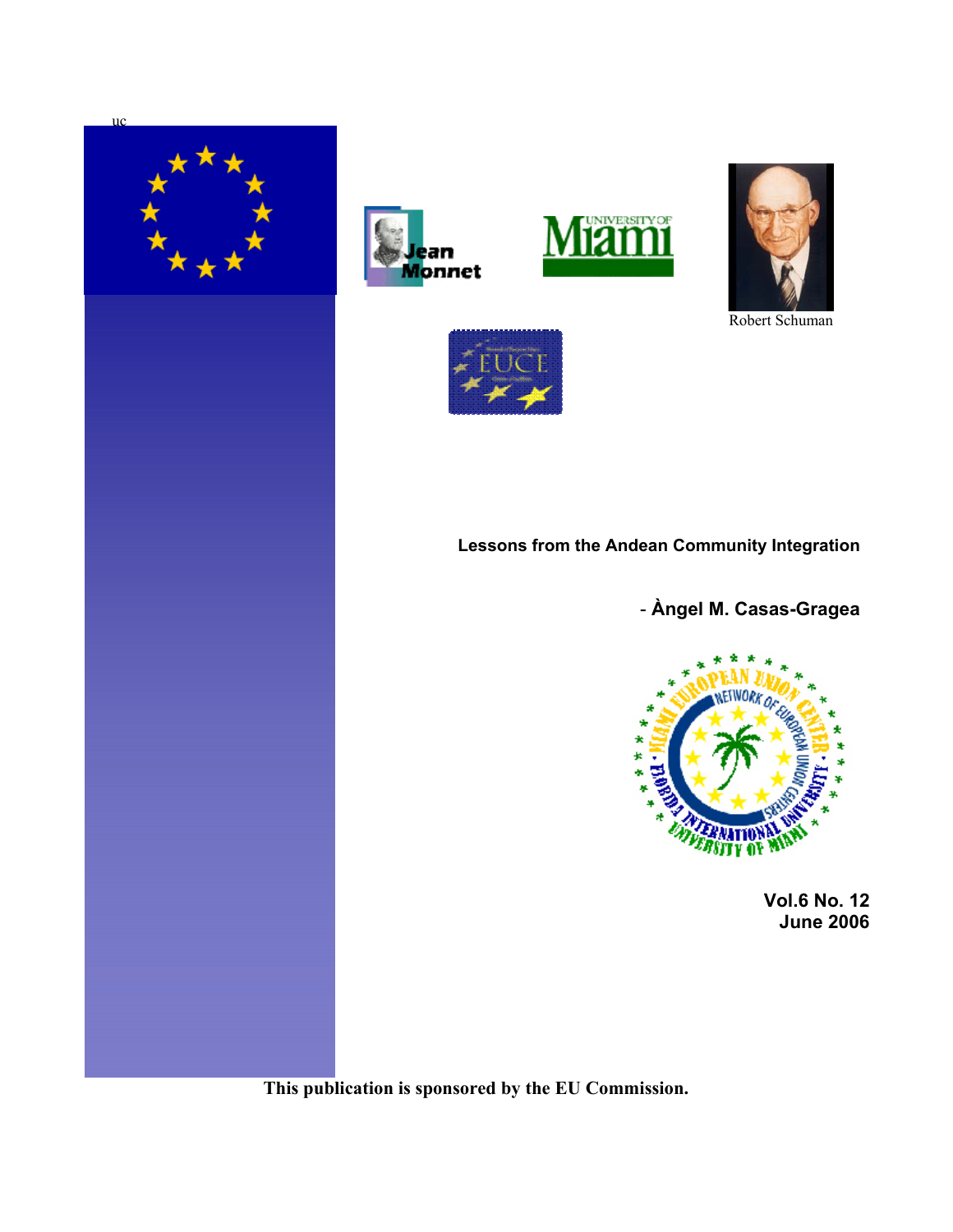## **The Jean Monnet/Robert Schuman Paper Series**

The Jean Monnet/Robert Schuman Paper Series is produced by the Jean Monnet Chair of the University of Miami, in cooperation with the Miami European Union Center.

These monographic papers analyze ongoing developments within the European Union as well as recent trends which influence the EU's relationship with the rest of the world. Broad themes include, but are not limited to:

- ♦ EU Enlargement
- ♦ The Evolution of the Constitutional Process
- ♦ The EU as a Global Player
- ♦ Comparative Regionalisms
- ♦ The Trans-Atlantic Agenda
- ♦ EU-Latin American Relations
- $\triangle$  Economic issues
- ♦ Governance
- $\triangleleft$  The EU and its Citizens

Web: www.miami.edu/eucenter

♦ EU Law

As the process of European integration evolves further, the Jean Monnet/Robert Schuman Papers is intended to provide current analyses on a wide range of issues relevant to the EU. The overall purpose of the monographic papers is to contribute to a better understanding of the unique nature of the EU and the significance of its role in the world.

Miami European Union Center **Jean Monnet Chair Staff:** 

| University of Miami         | Joaquín Roy (Director)                       |
|-----------------------------|----------------------------------------------|
| 1000 Memorial Drive         | Wendy C. Grenade (Associate Director/Editor) |
| 101 Ferré Building          | Markus Thiel (Associate Editor)              |
| Coral Gables, FL 33124-2231 | Eloisa Vladescu (Research Associate)         |
| Phone: 305-284-3266         | Catherine Cottrell (Editorial Assistant)     |
| Fax: $(305)$ 284 4406       |                                              |
| E-Mail: $irow@min$ .edu     |                                              |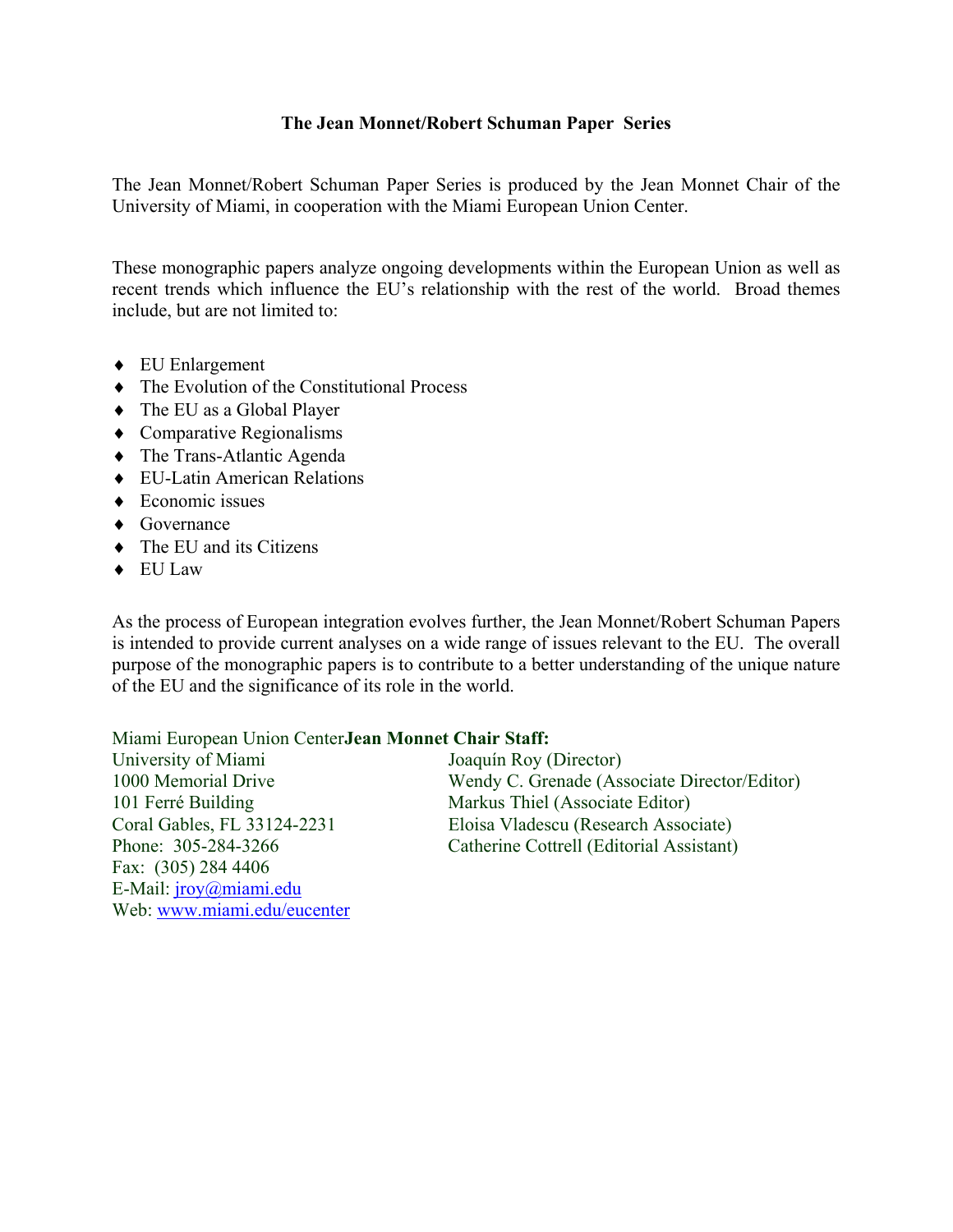**Àngel M. Casas-Gragea**<sup>∗</sup>

# **Miami-Florida European Union Center of Excellence University of Miami Miami, Florida June 2006**

 $\overline{\phantom{a}}$ 

<sup>∗</sup> Ángel M. Casas Gragea received an MA in International Relations from the Universidad Andina Simón Bolívar of Quito, Ecuador, and a Doctorate in Economics from the University of Córdoba, Spain. He has held different teaching and research positions in several Latin American institutions among them the General Secretariat of the Andean Community in Lima, the Instituto for Latin American Integration (INTAL) of the Inter-American Bank (IBD) in Buenos Aires, and the Organization of American States (OAS). He is currently a professor at the Technological Institute of Monterrey (México), visiting professor at the Universidad Andina Simón Bolívar, and Research Associate of the ATEA Foundation and the Department of Sociology of the University of Seville.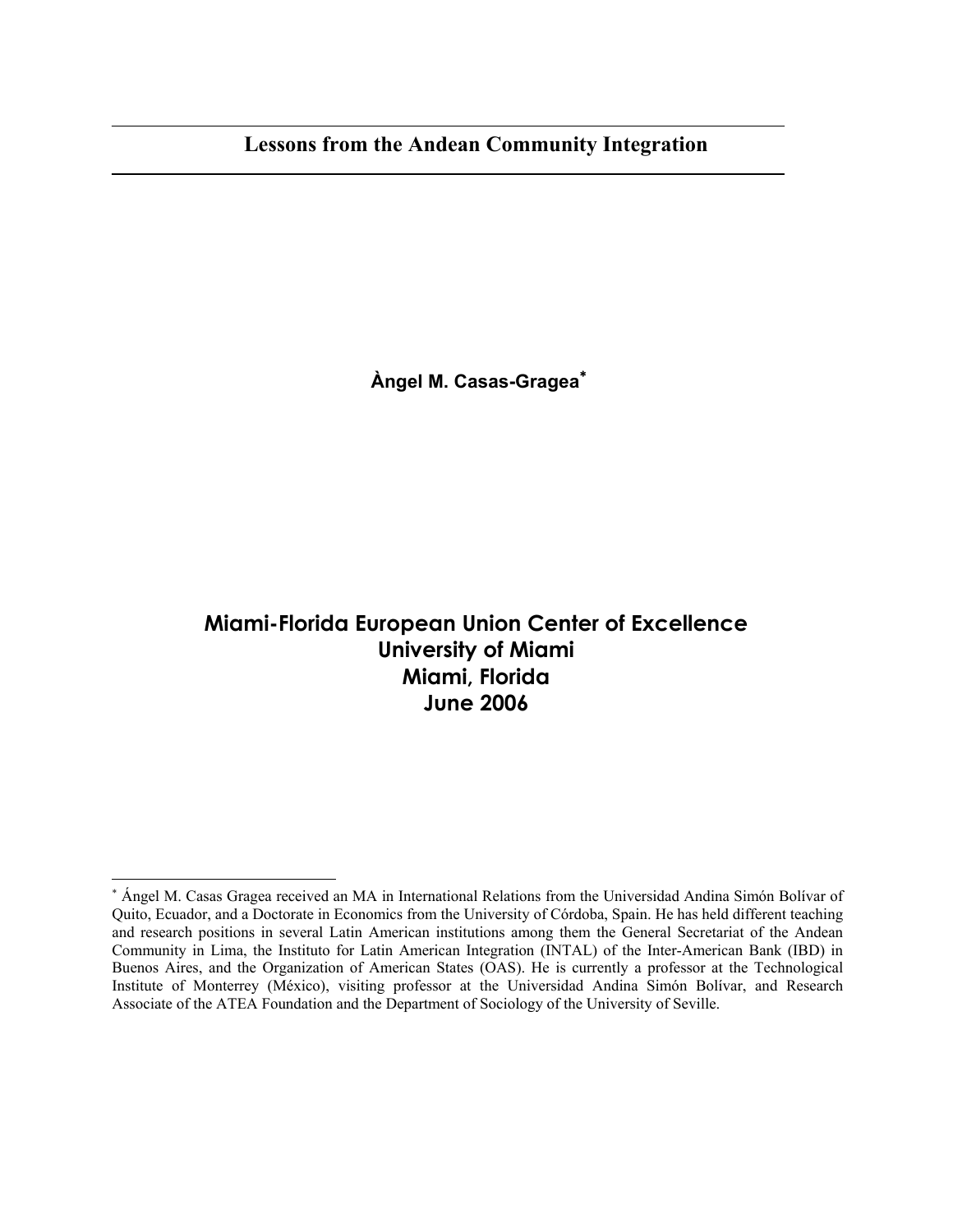## **Introduction**

Ever since it was born in the sixties, the Andean Regional Integration Process has attempted to become a strategy to promote a harmonious and balanced development among the Andean Countries. This paper has tree mains goals: (a) To explain and analyse the theoretical concept of the Andean New Regionalism in the framework of Latin American region in a comparative perspective with the European Model of Regional Integration; (b) To show the coexistence of two different regional integration models. Where the dominating one during the sixties was known as old regionalism, and the other that is currently being used is known as new regionalism, and (c) To analyse the way in which this coexistence appears to be an obstacle for the Andean countries to define their regional integration model and to advance toward their main goal: the balanced and harmonious development of each and every country member.

## **Some points about the definition of the object of analysis and investigation**

The New Latin American Regionalism, in which the Andean can be framed, is noted for its intensity (because of its properties and type of relationships). It goes from agreements that only pursue the commercial liberalization all the way through to projects of social, political and economic integration. This characteristic has turned the New Regionalism into a multidimensional phenomenon (it is hard to draw a clear division line between political, economic and safety issues), which is also extensive because of the number of subjects it is or can be applied to, and variable because currently the group of countries that are participating in some kind of regionalization process is flexible. In addition to this, there is the possibility that one country, which in fact is happening, participates in different regional processes inside Latin America and with other countries in the world (spaghetti bowl). Consequently, the new regionalism is a phenomenon that can be described as extensive, diffuse, and with a great variety of shades that will depend on the region or sub-region we are talking about.

 The reality described above made us identify the need to clearly define the object of analysis and investigation, as well as the conceptual elements that take part in the job, with the intention of helping understand this phenomenon in the Andean countries within both a worldwide and a Latin American context.

 The geographical scope is limited to the five countries that make up the Andean Community: Bolivia, Colombia, Ecuador, Peru and Venezuela. The temporary scope focuses on the integration process that goes from the second half of the nineties up to the present times. Furthermore, we are using the term "region" to refer to Latin America as a whole and "subregion" for the smaller groups of countries that make up the "region", such as Andean, Central American, or the South Cone.

 In the same way, the concept "regional or sub-regional integration" will be used to describe those agreements in which the *Rhine or structuralist inspiration* is predominant. Thus,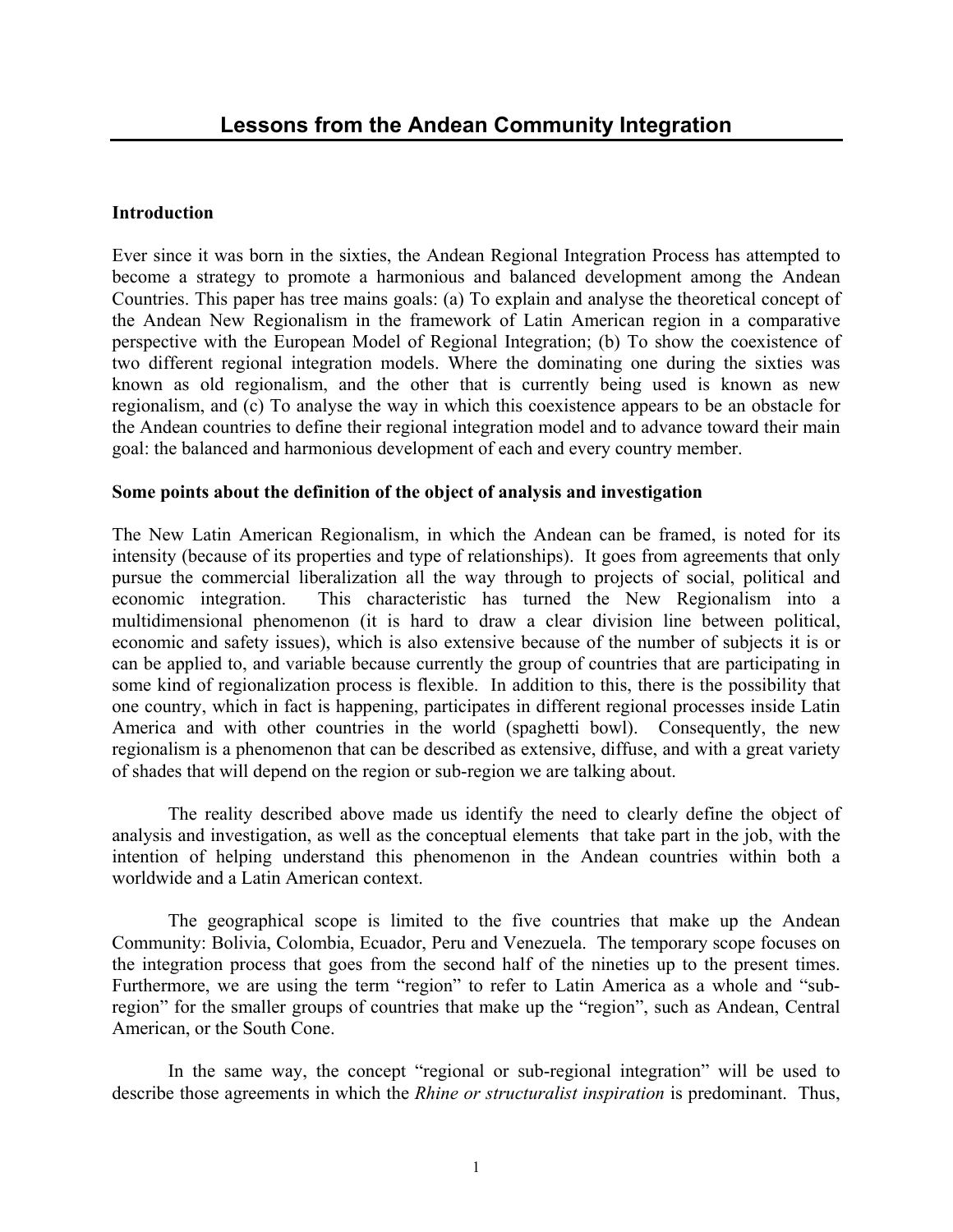the regional integration becomes a fundamental requirement to insure and accelerate the economic and social development of the participating countries. *(see chart 1)* 

 These countries still have a regionalization model that predominated during the "old regionalism," with some economic, political and social goals that will be achieved gradually.

**CHART 1 THEORETICAL MODEL: REGIONAL AND SUB-REGIONAL INTEGRATION** 



Source: own creation

 It is through these objectives that we can distinguish that the *Rhine or structural paradigm* is proposing a "regional or sub-regional integration model" of a supra-national and community nature, towards which we are moving gradually, always with the transitory support of intergovernmental institutions.

 The institutional structure of a *Rhine or structural inspiration*, in accordance with the neo-functionalist belief, will increase the inter-dependence among the parts, which will be translated into better and better agreements among the countries and which will be reflected in giving up their sovereignty in different matters. From this perspective, as the integration process moves forward, the State-Nation and its loyalties will weaken in favour of a higher State form: the State-Region. (*see chart 2)*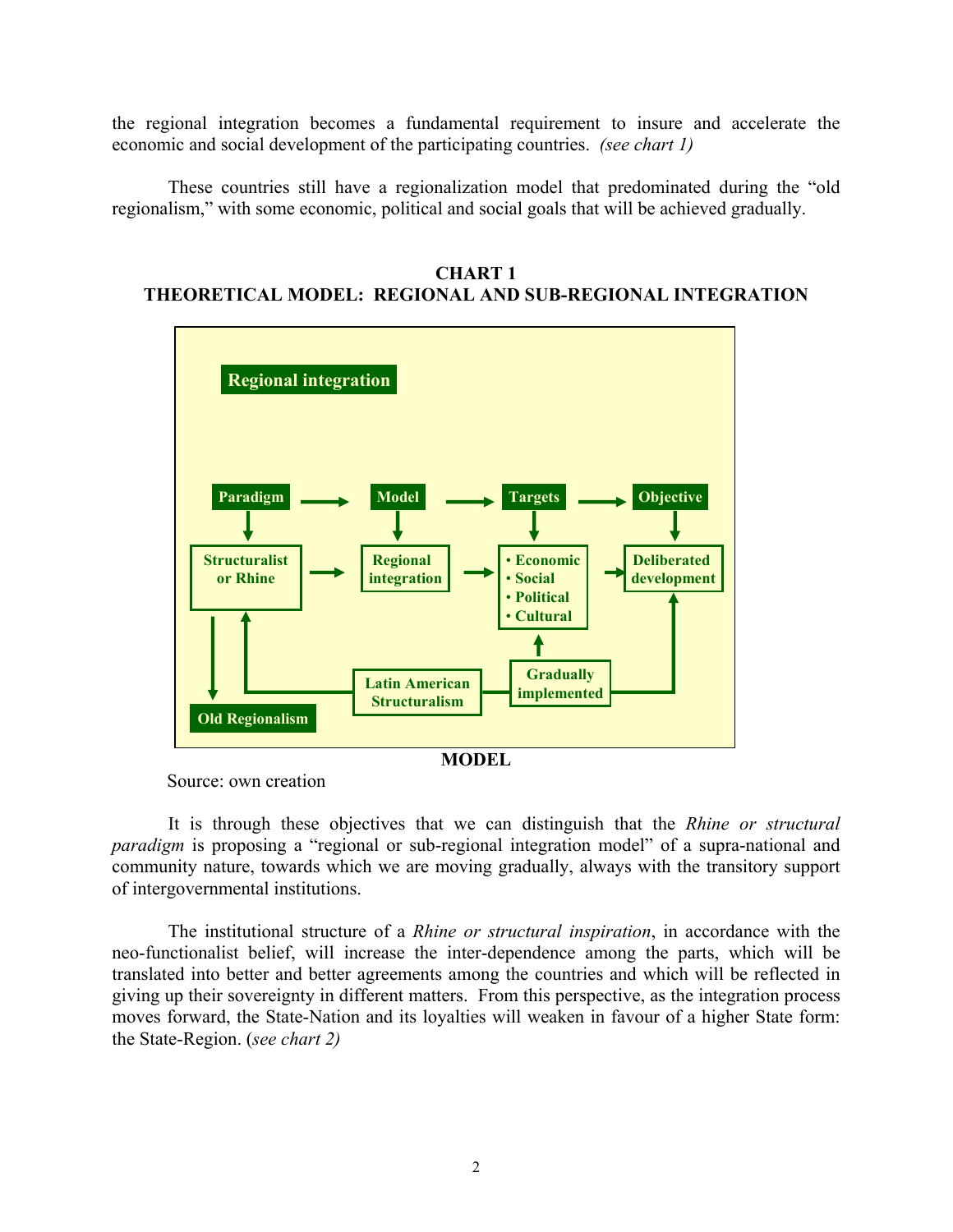

**CHART 2** 

Source: own creation

 On the other hand, the term "preferential agreement of trade and cooperation for regional or sub-regional" is being used for those regional or sub-regional processes which represent the new regionalism, in which *the Anglo- Saxon or liberal inspiration* predominates. *(see hart 3)* 

 The principal goal of the countries that participate in this type of agreements is reaching the commercial integration through a free trade area, as well as cooperating in prompt issues such as enhancing democracy or drug dealing combat.

 Based on the neoclassical theory of international trade, the countries that participate in these agreements trust that the opening trade of their economies and a prompt cooperation in political and social issues will end up generating the population's welfare spontaneously.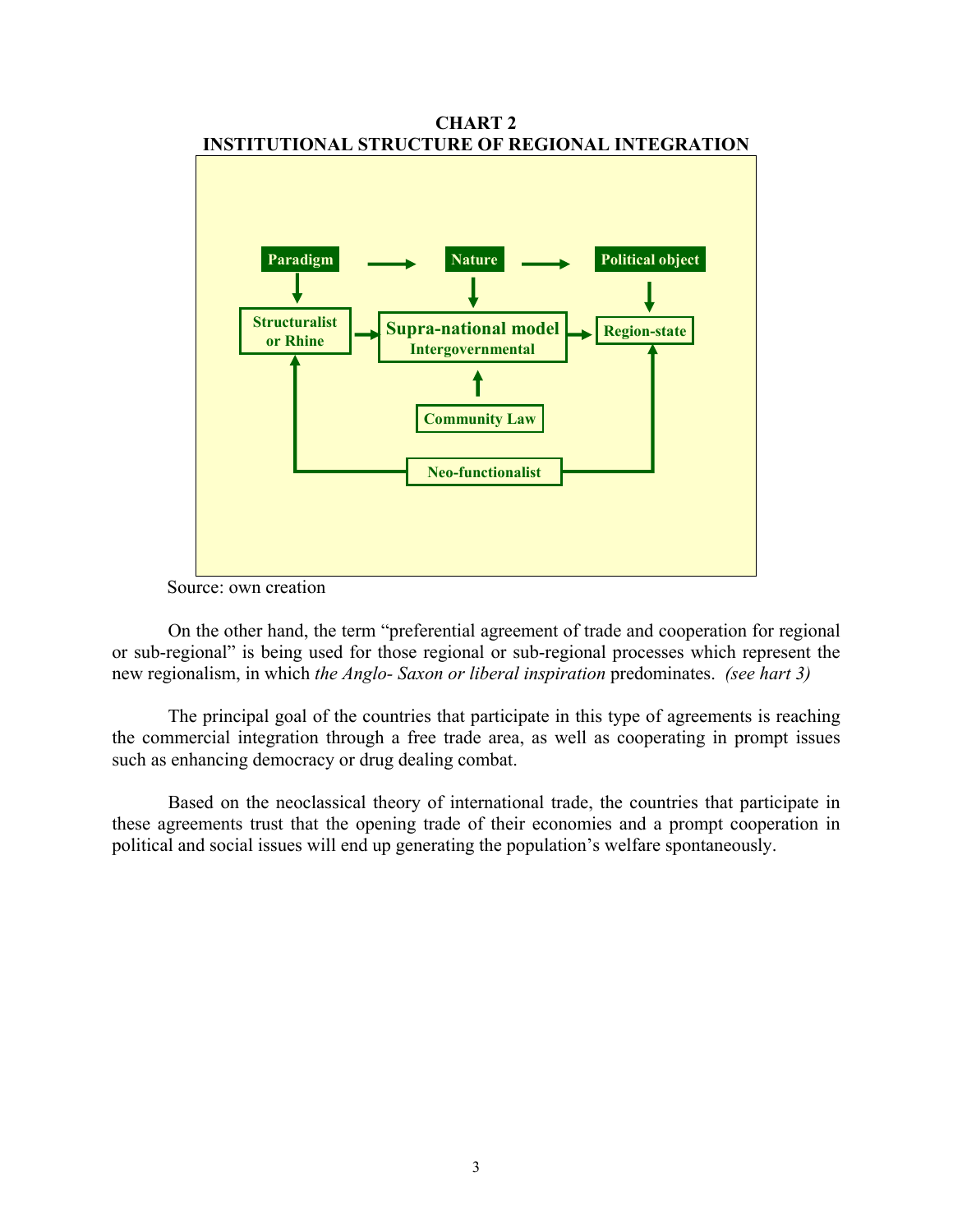

**CHART 3 THEORETICAL MODEL: PREFERENTIAL AGREEMENTS** 

 All of the above will happen through a purely intergovernmental institutional structure, inspired on the neo-liberal institutionalism, where the State-Nation will not only continue existing, but will be strengthened. (*see chart 4)* 

Source: own creation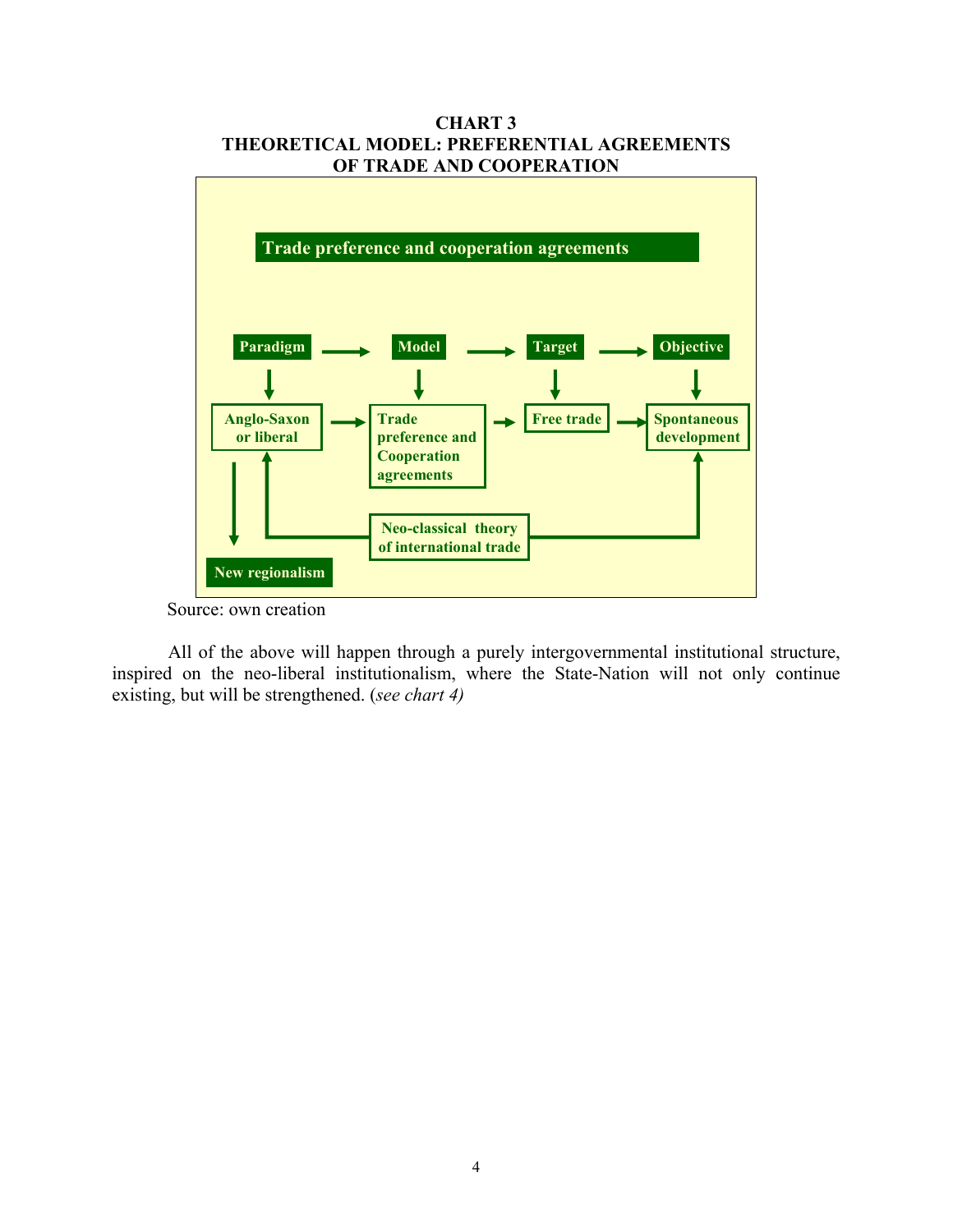

**CHART 4** 

 We are making this last distinction because the concept of "regional or sub-regional preferential agreement of trade and cooperation," is included in "regional or sub-regional integration" which has greater consequences because it goes over the simple trade interchange and the prompt cooperation between two or more countries. It implies at the same time a specific process which would be implemented together with the measures needed to strengthen the economic, political and social relationships of a group of countries. In the same way, both would be part of the widest concept of regionalism.

# **CHART 5**

Source: own creation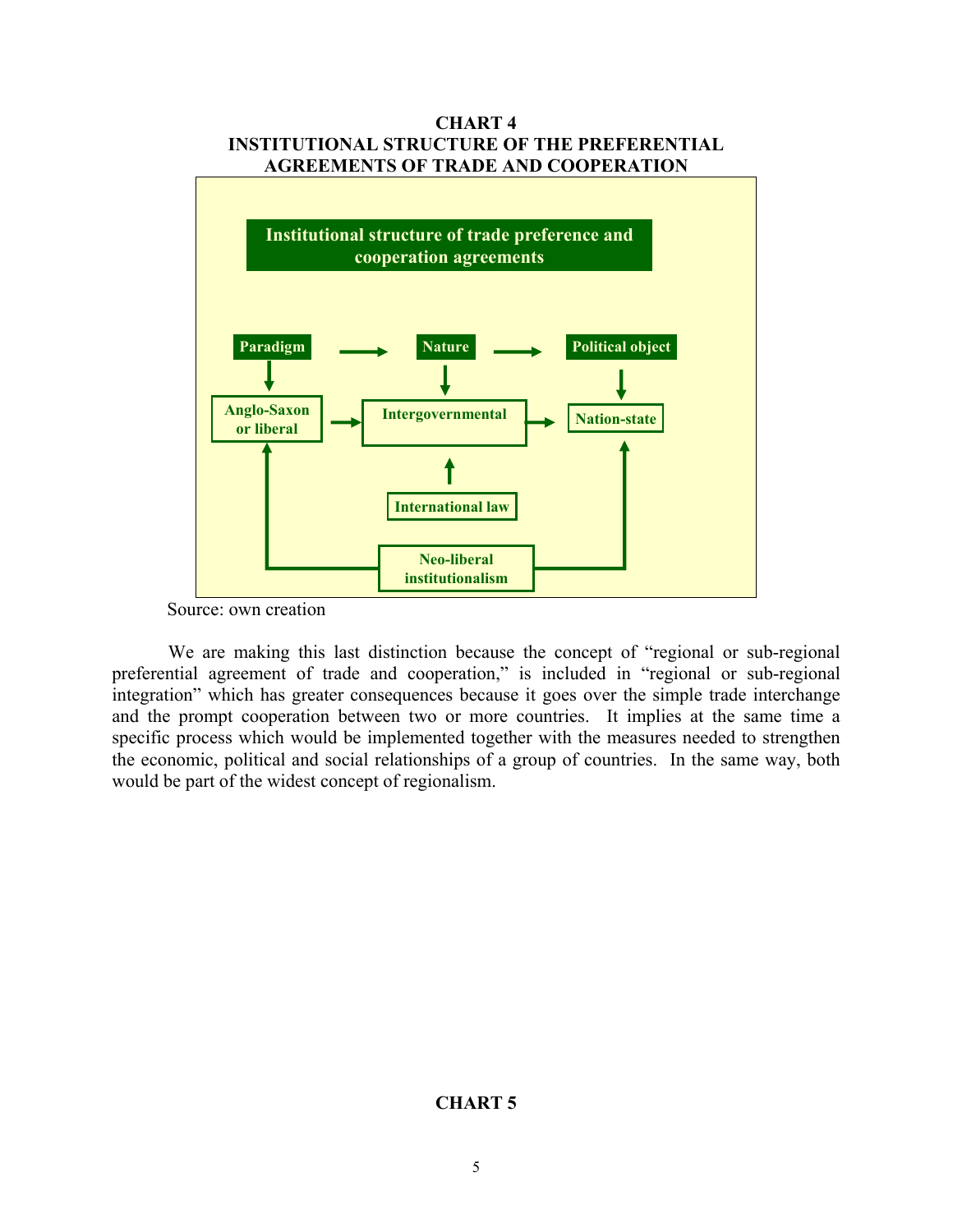## **REGIONALISM: A WIDE CONCEPT**



Source: own creation

 Nevertheless, the current Latin American regionalism frequently appears sharing characteristics of both "regional integration" and "preferential agreements of trade and cooperation."

 This makes the regionalism of the beginning of the XXI century a phenomenon that has the characteristic of being intense. This is due to the fact that it goes, as we mentioned earlier, from agreements that only pursue the trade liberalization all the way through to projects of social, political and economic integration.

*Chart 6* will give us an idea of the general scope of geographical and non geographical regionalism in accordance with voluntary or involuntary criteria of a social, cultural, historical, and political nature.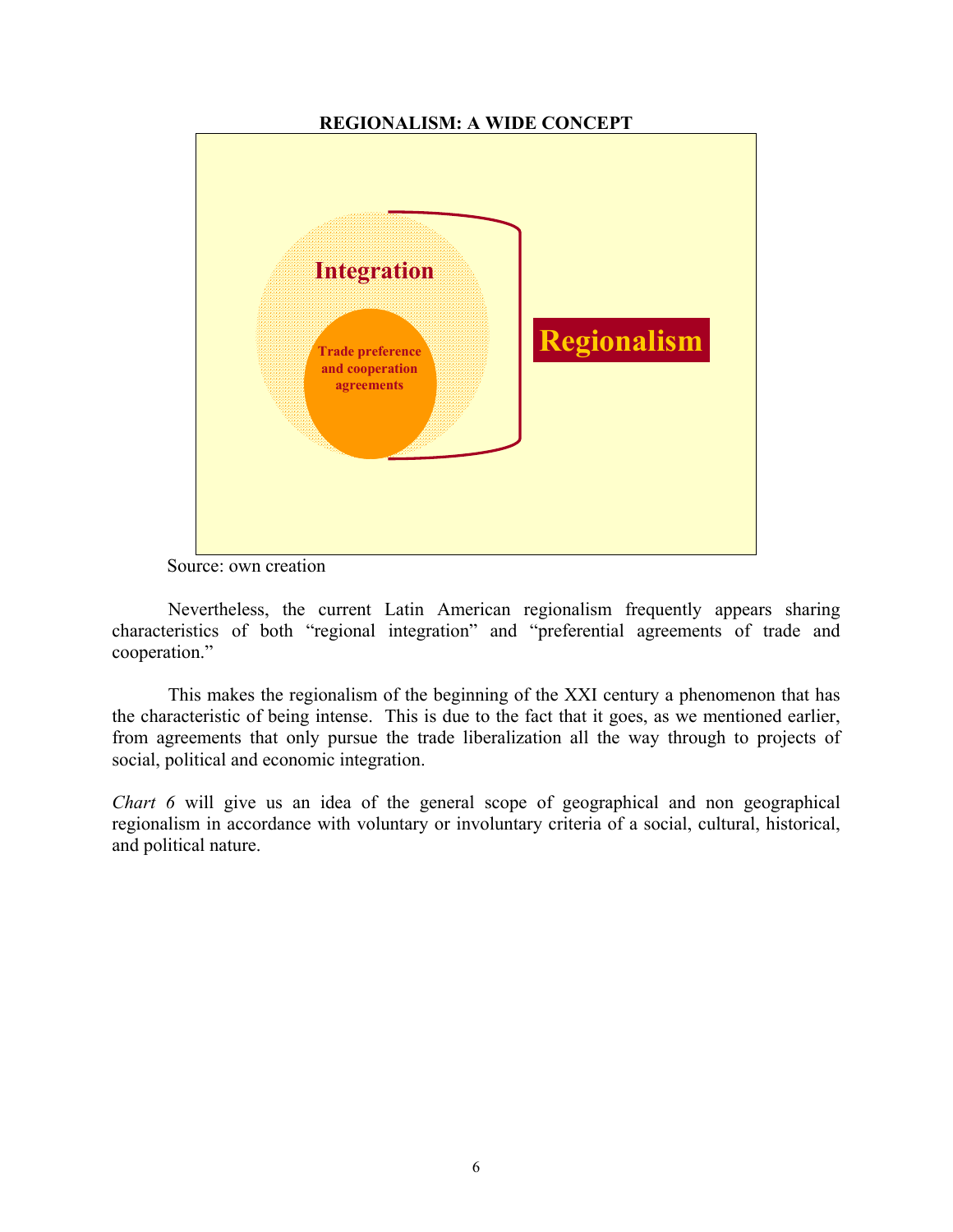| <b>Scope</b>       | Geographic                                                                                                                                                                                                            |                                               | Non-geographic                                                              |                      |  |
|--------------------|-----------------------------------------------------------------------------------------------------------------------------------------------------------------------------------------------------------------------|-----------------------------------------------|-----------------------------------------------------------------------------|----------------------|--|
| <b>Criteria</b>    | <b>Economic</b>                                                                                                                                                                                                       | Historical, political,<br>cultural and social |                                                                             | <b>Economic</b>      |  |
| <b>Involuntary</b> | <b>Border zones and natural</b><br>ecosystems                                                                                                                                                                         |                                               |                                                                             | <b>Globalization</b> |  |
| <b>Voluntary</b>   | <b>Multilateral zones,</b><br>trilateral<br>or bilateral<br>of free trade<br>(FTAA, G-3 o<br>Andean<br><b>Community-Mercosur)</b><br><b>Subregional integration</b><br>(CACM, Andean Community or<br><b>MERCOSUR)</b> |                                               | <b>Free trade area</b><br>(Mexico - Japan)<br><b>Ibero-American Summits</b> |                      |  |

**CHART 6 SCOPE AND CRITERIA OF LATIN AMERICAN REGIONALISM** 

Source: own creation

These are the conclusions of our work.

## **About Domestic Economies or National Realities**

We have been able to verify that the Andean sub-region is formed by countries with very small economies, socially polarized, undergoing a terrible economic, political and social crisis, subject to strong shocks, both of capital flows and interchange terms, keeping a status of low value added product exporters, and having at the same time low investment and technological development levels and a huge foreign debt.

 The Structural Adjustment Programmes (SAPs) impelled by the FMI and the BM since the beginning of the eighties, also known as "Washington Consensus", have pre-supposed a series of liberal adjustments in the economic policy of the country members that have homogenized their way to handle the economic policy of the national economies, but that have not been as successful as they had expected and are being questioned more and more each time.

 Another element that will not benefit this ambitious regional integration project is the weak character that the Andean democracies have. These democracies are in the hands of oligarchies that hamper the existence of the Rule of the Law that should have a just, equitable and noble spirit, and where permanent political, economic and social crisis, are generated. Such crisis prepare the ground for some kind of elaborate autocratic alternatives to emerge reactively; one of their main characteristics is having a mixture of populism and fundamentalism; they are defined by praising a perfect past instead of a possible future (let us remember Fujimori in Peru).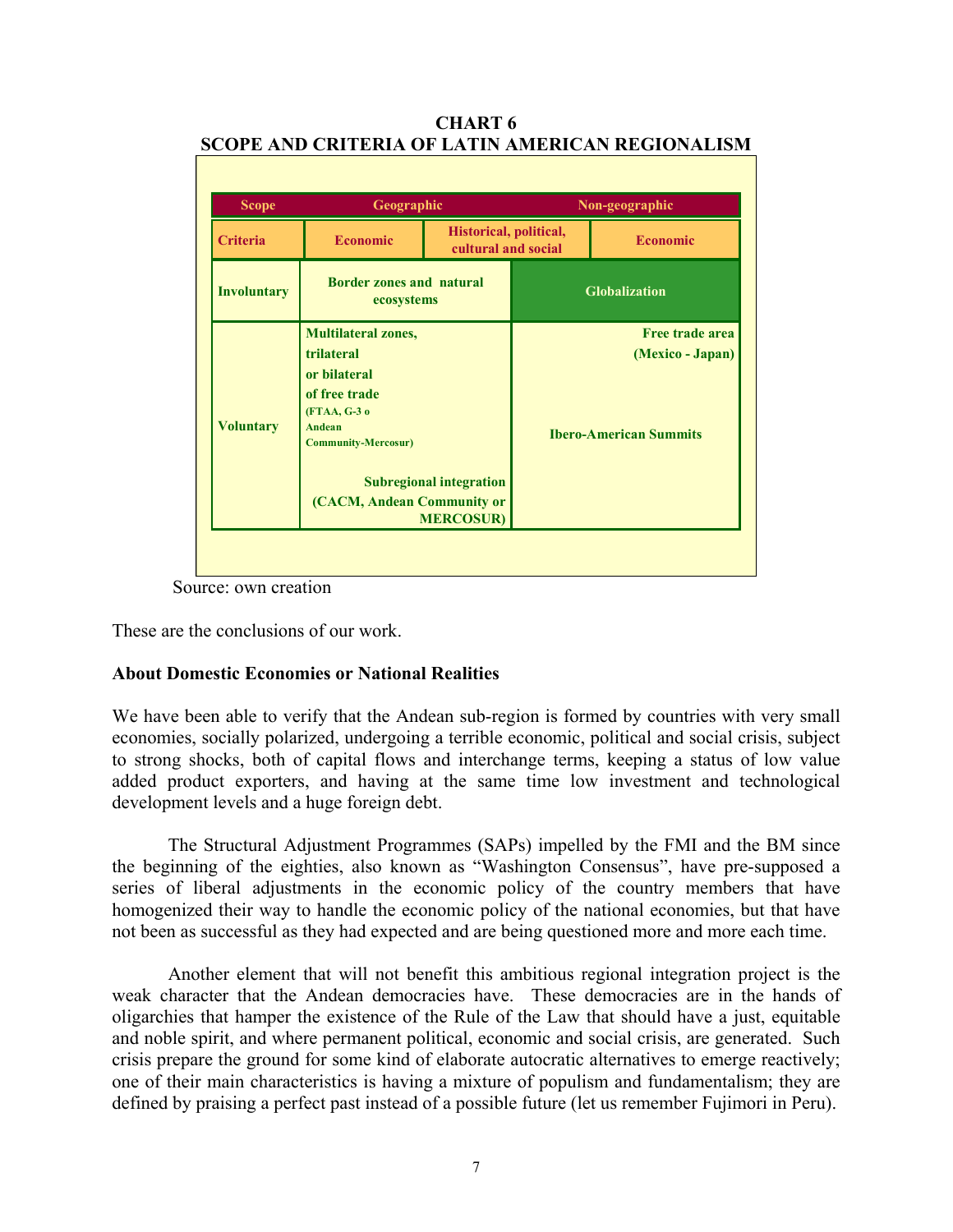In the same way, the Andean integration can also be a weak forum of pressure for the preservation and maintenance of the good health of the national democratic systems.

 The Andean integration still depends a great deal on the will of its political leaders and is not strongly sustained by its civil society and by the private enterprises that are not clearly identified with the process.

 All the above make the conceptual leap from the national to the sub-regional difficult to happen when it comes to conceive the productive structures and sector policies that the integration process would need.

 From Andean Community, and bearing the Andean Common Market in mind, a series of agreements on macro-economic policies that coincide with the ones proposed by the "Washington Consensus" and the "Maastricht Treaty" have been presented. There is always the risk that these macroeconomic harmonization policies turn into a "Washington plus Consensus" that keeps the same blindness that the multilateral initiative has shown in the sub-region and where the orthodox-economic thinking predominates without considering the national institutions, the globalization, and the high levels of poverty in the Andean countries. These will be key elements when it comes to attacking a harmonization of macroeconomic policies that will be feasible and beneficial for the area.

#### **About Regional Institutions**

The Andean community has a very well-developed supra-national institutional structure, inherited from the old regionalism.

 When the Andean countries signed the Cartagena Agreement in 1969, what they really wanted -through the sub-regional integration process- was to promote a harmonious and balanced development in the Andean countries, accelerate their growth through an economic integration, as well as facilitate their participation in the Latin American integration process.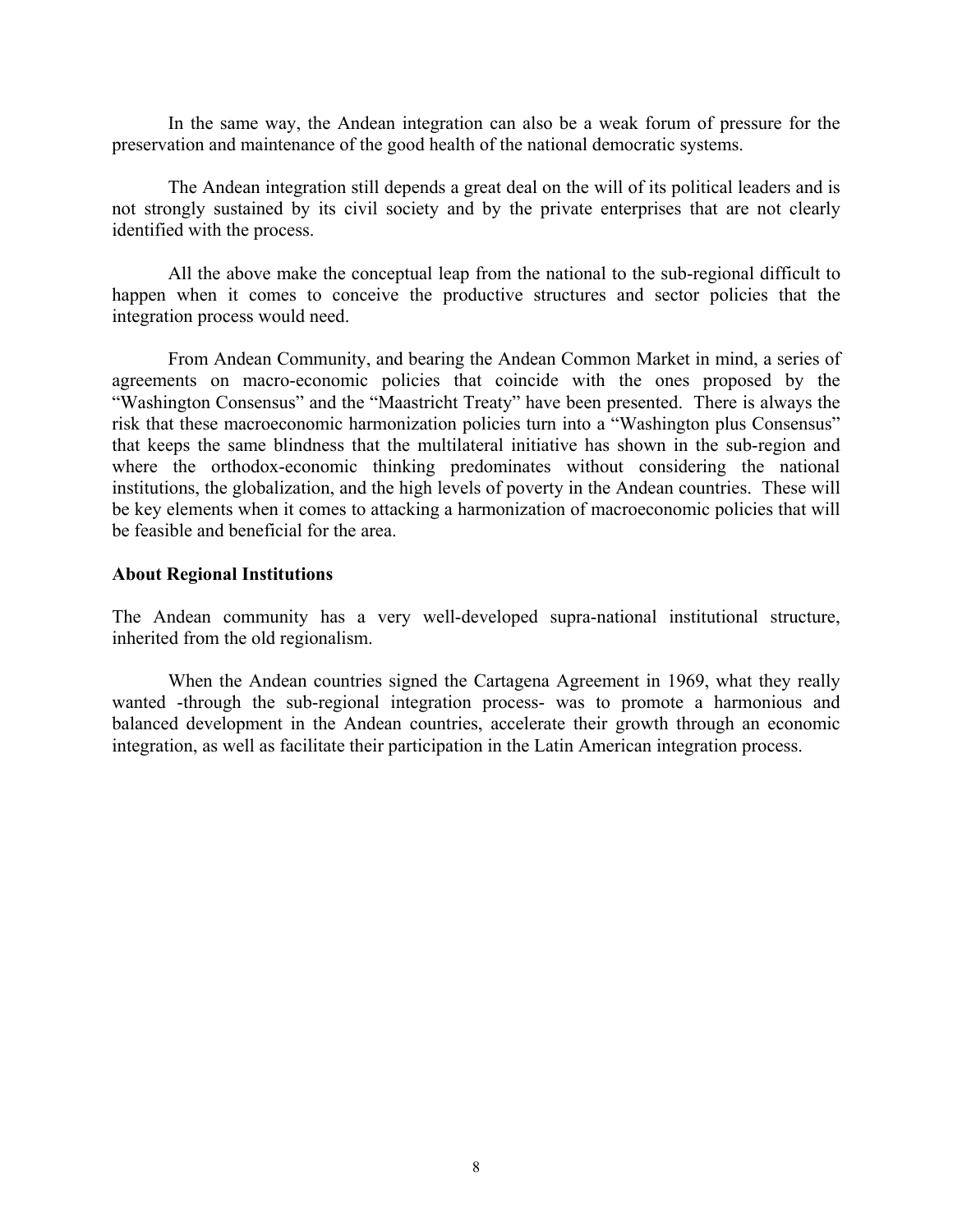## **CHART 7 THEORETICAL DESIGN OF THE ANDEAN SUB-REGIONAL PROCESS DURING THE OLD REGIONALISM**



Source: own creation

 As soon as the agreement came into effect, besides the principal instruments that appear to be included in it, an institutional structure with a community design (supra-national and intergovernmental) began to be built in the following years. It was inspired in the *Rhinestructural paradigm* and in some years it placed the integration agreement under the Common Law with a self legal regulation.

 After several years of reflection, in 1996, the Andean integration process became the Andean Community and the Andean System of Integration. This happened through a Modifying Protocol of the Cartagena Agreement.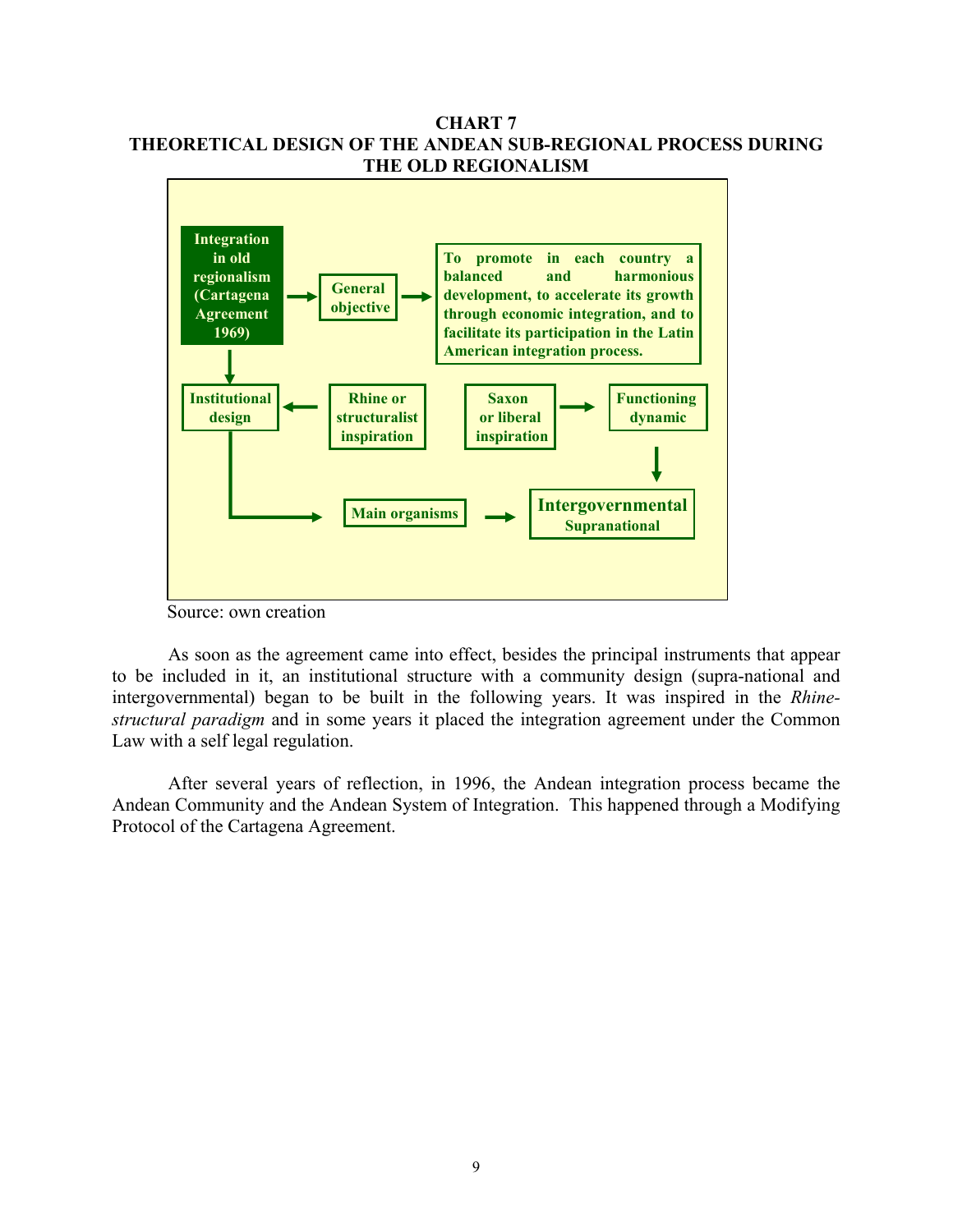

**CHART 8** 

Source: own creation

 With the birth of the Andean Integration System, some institutions were created and some were eliminated, at the same time that the rest of the institutions that the process had generated were taken into this system. All the above confirms the tendency of the eighties to strengthen the political institutions and their intergovernmental decision schemes in order to create a more efficient and flexible organization, with a theoretical inspiration that agrees with the *Anglo-Saxon or liberal paradigm.*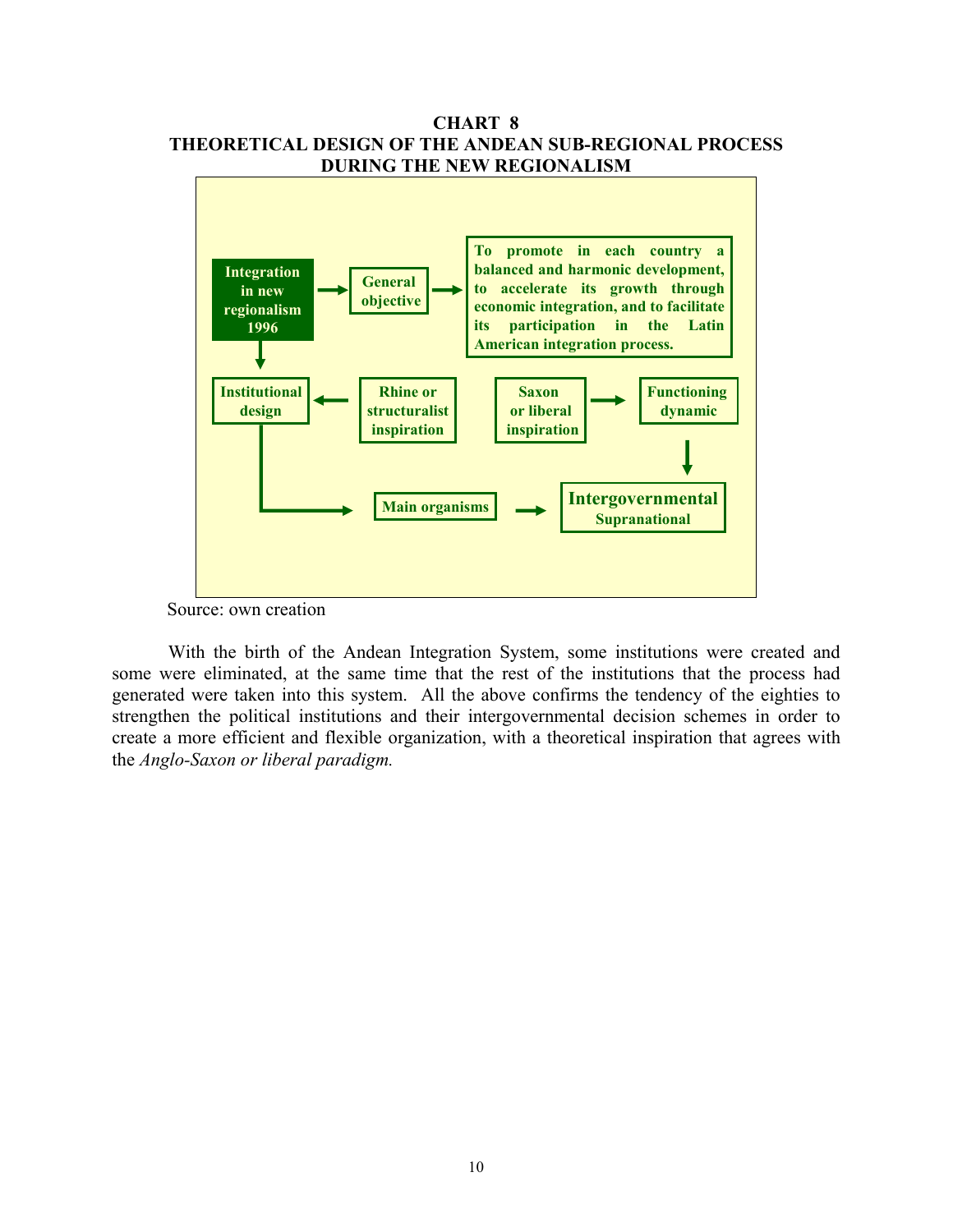

**CHART 9 ANDEAN INTEGRATION SYSTEM** 

Source: Secretaría General de la Comunidad Andina, Lima (Perú)

 Nowadays we find ourselves with an integration process that has a well developed Rhinestructural institutional structure with social, political, and economic integration objectives. In accordance with the political theory analyzed, this institutional dynamics only makes sense if the sub-regional process is moving towards the supra-national construction of the Federal State

 However, a deeper analysis of both the Andean Integration System and its working dynamics shows us a sub-regional process that is essentially intergovernmental.

 The Andean Presidential Council (executive branch) is the ultimate purely intergovernmental institution of the Andean institutional structure, and from there, practically the whole integration process is being directed, on top of the Court of Justice of the Andean Community (judicial branch), and of the Andean Council of Foreign Relations and the Commission (legislative branch).

The Andean Parliament has a political and deliberating character, but it will not legislate. Consequently, the high and low Andean Politics continue to be defined by the individual interests of the country members, all through an intergovernmental functioning of the institutional structure of the Andean Integration Process and with strong Presidential leadership.

 Because of all these, the Andean Community is obliged to go over an institutional revision of the Andean Integration System Organizations, and especially the supra-national institutional aspects, in accordance with its theoretical inspiration, its objectives and the intended goals.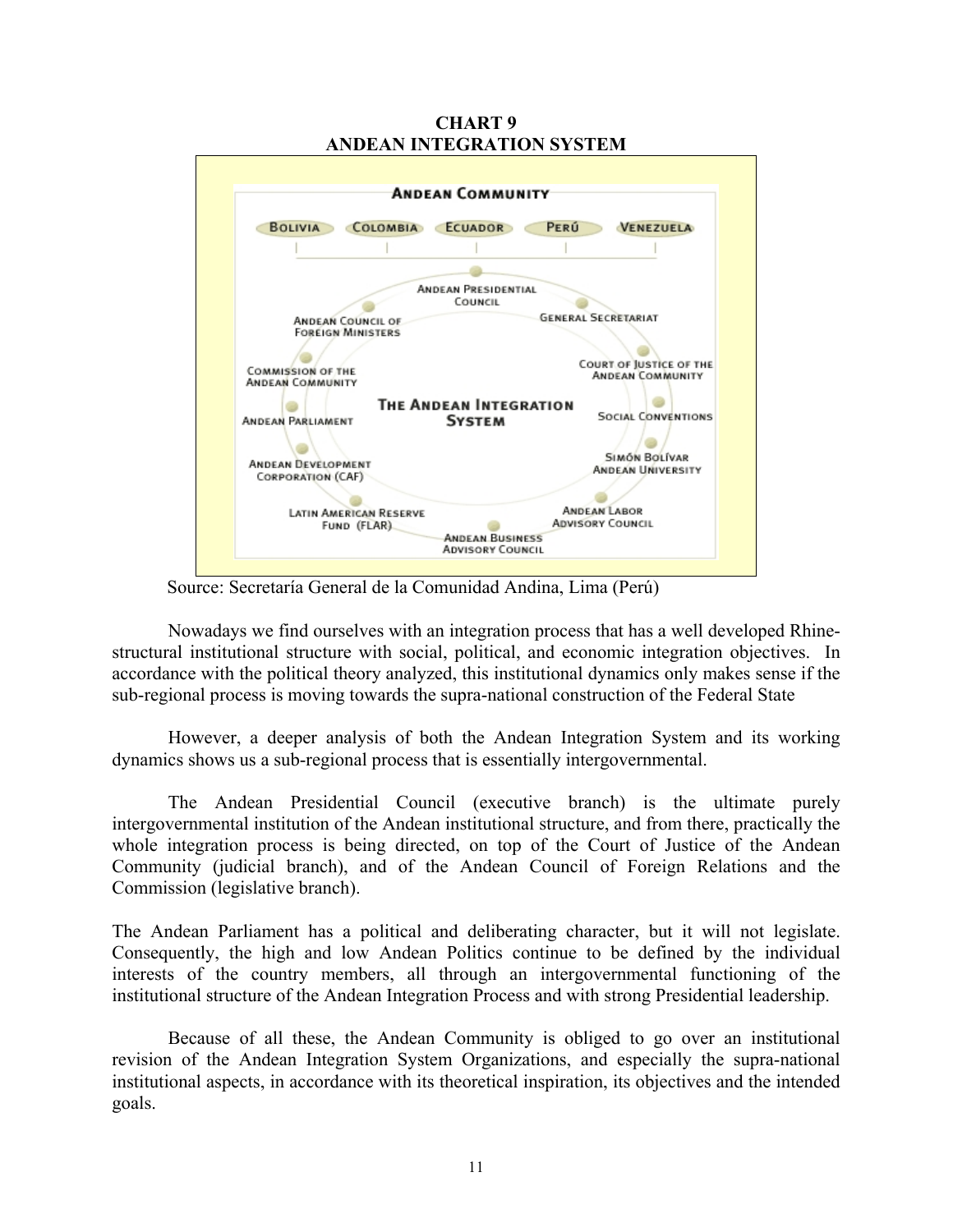#### **About the International Context**

The new regionalism gives great importance to the international context, to the hegemonic forces that are currently participating in Latin America, and to the globalization phenomenon, all of which constitute a key variable for the definition of the model.

 The absence of a country that would lead the Andean sub-regional process makes it especially sensitive to the countries, or blocks, with leading ability in and out of the Latin American region. The bottom line is that they are interested in establishing some kind of leadership over the Andean sub-region, that is the United States, the European Union (EU) and Brazil.

#### **CHART 10 THE SUB-REGIONAL HEGEMONIC POWER: KEY FOR THE DEFINITION OF THE MODEL**



Source: own creation

 From an international perspective, the key for the Andean integration process is which hegemonic power, and from this, which regional paradigm will be heavier in the definition of the Andean sub-regional model. Furthermore, the hegemonic power that consolidates could be exercised either with a benign or a malign character, which will have a repercussion on the division of the countries or on the concentration of the leader of the regionalization benefits.

 1) The United States has a great influence in the Andean sub-region and are currently leading the Free Trade Area for the Americas (FTAA) process. This is where they are considering an economic regionalism sustained on a preferential agreement of trade and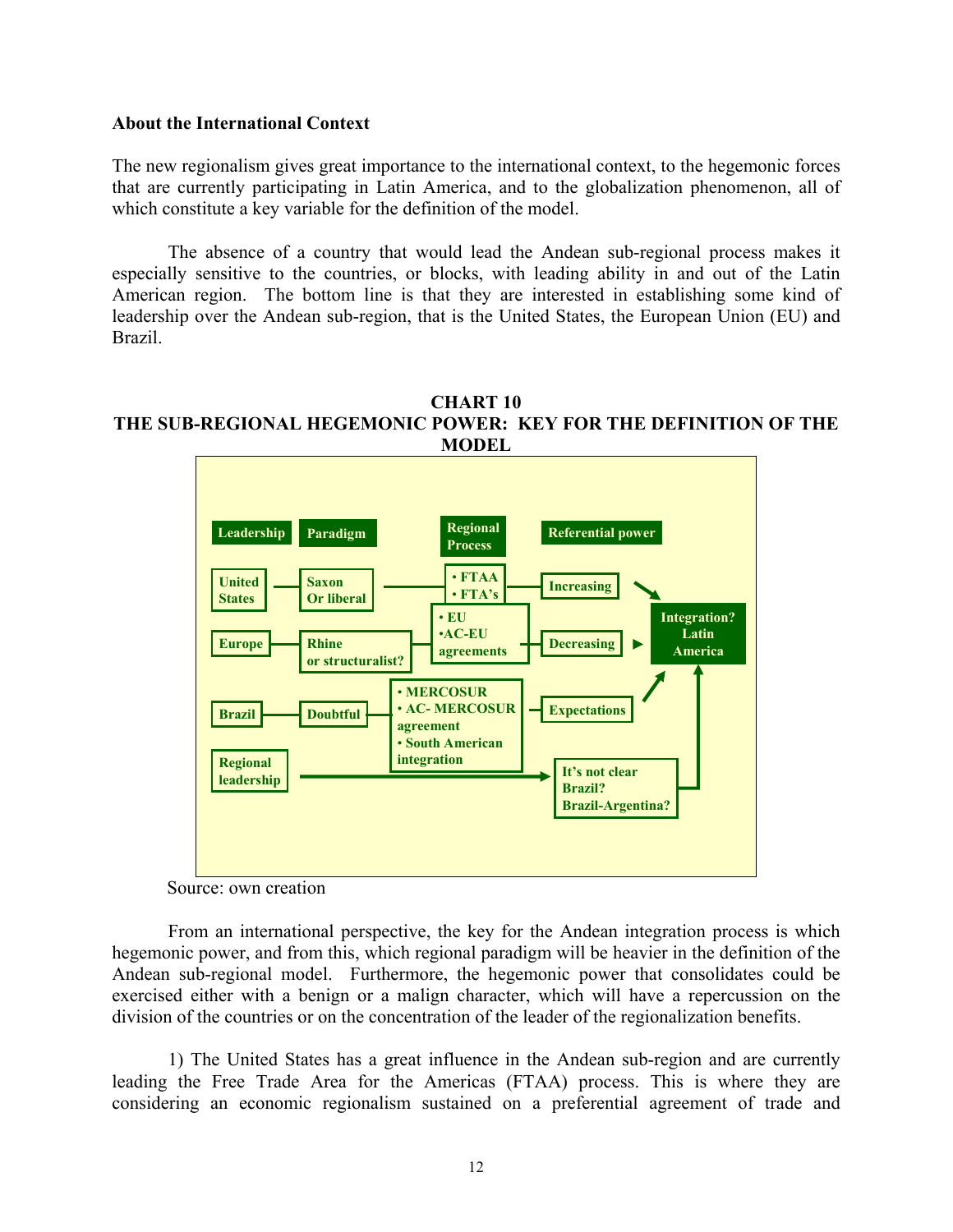cooperation of intergovernmental manufacture that believes in an American market with some game rules when it comes to services, goods and new topics where the final result will depend on the negotiation between United States, Canada, and the Latin American countries. The importance of FTAA in all Latin America has made the referential power of this integration model suggested by the United States to be expanding.

 2) The EU is present in the FTAA process with timid proposals of agreements where the political dialogue and the economic cooperation are considered; but the possibility of reaching free trade agreements in a conciliatory framework of the interests of the Andean sub-region, North America and the EU has not been contemplated yet. However, the EU is afraid of the fact that FTAA might be a strong limitation in its access to the Andean market.

 Another key element in the role of the hegemonic influence of the EU in Andean America is the current process of European redefinition. For the Andean integration, the EU has been the referent point in its institutional structure and an integration role model to copy. Nevertheless, nowadays this referent has not had enough strength in the dynamics of the Andean process, partly due to the importance of the regionalism of intergovernmental agreements of trade and cooperation impelled from North America and to the European irresolutions in the presence of new challenges in the construction of its own integration process.

 3) Brazil has some geo-political and geo-economic aspirations which they know cannot be fulfilled, unless it is by leading the MERCOSUR. This country has come up with a South American initiative where Andean Community plays a very important role that will not only allow them to lead the South American block, but will also imply a lower vulnerability rate and a possibility to defend both the South American interests against the rest of the world and the regional initiatives with North America and the EU. Furthermore, Brazil has not expressed clearly which regional model it is interested to lead, and this is of vital importance for the future of the Andean integration.

## **About the New Andean Regionalism**

Up to now the progress in the Andean integration process is as follows:

- a. There is a perfect Free Trade Area between Bolivia, Colombia, Ecuador and Venezuela. Peru has freed 80% of its products and the goal is to reach the 100% in 2005.
- b. There is an imperfect Customs Union that would have been consolidated by the year 2003. Currently, the levels of Common External Tariffs have been defined and they are working to achieve a common customs area. (the only aspect that is yet to be defined is a common customs fund that would collect and distribute the tariffs).
- c. By the year 2005, Andean Community have intended to have an Andean Common Market. That is why there have been some talks about the harmonization of macroeconomic policies, of free flow of services (a normative exists already, even though there are many restrictions among the country members) and of free flow of capital and people, although these are still a project.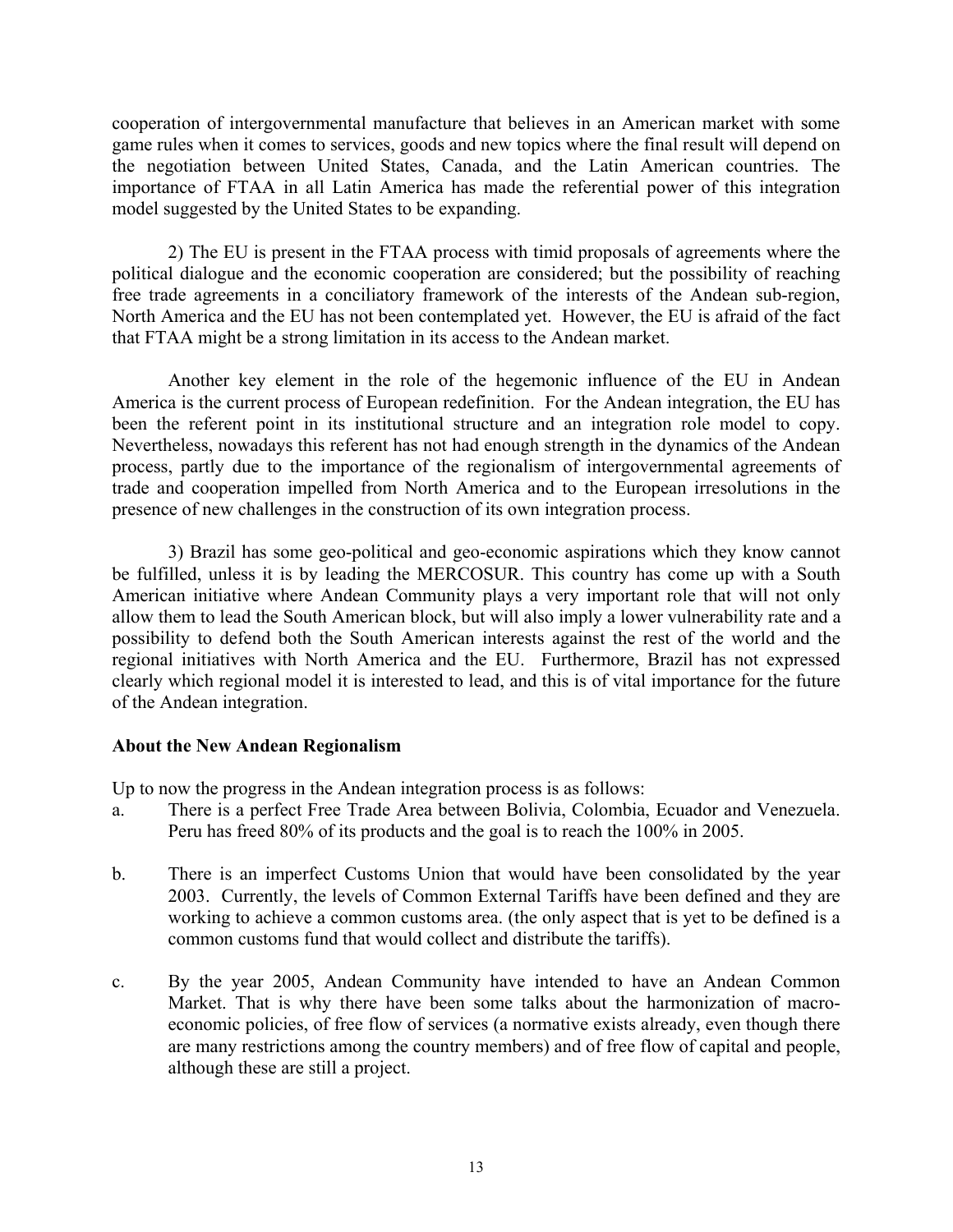# **CHART 11 PROGRESS OF THE ANDEAN INTEGRATION PROJECT**

Source: own creation



 We are definitely confronted with a regional process that has some goals and integration objectives within a very elaborate common institutional framework, but ruled by some preferential agreements of trade and cooperation and with great influence of the different forces that move about in the international context.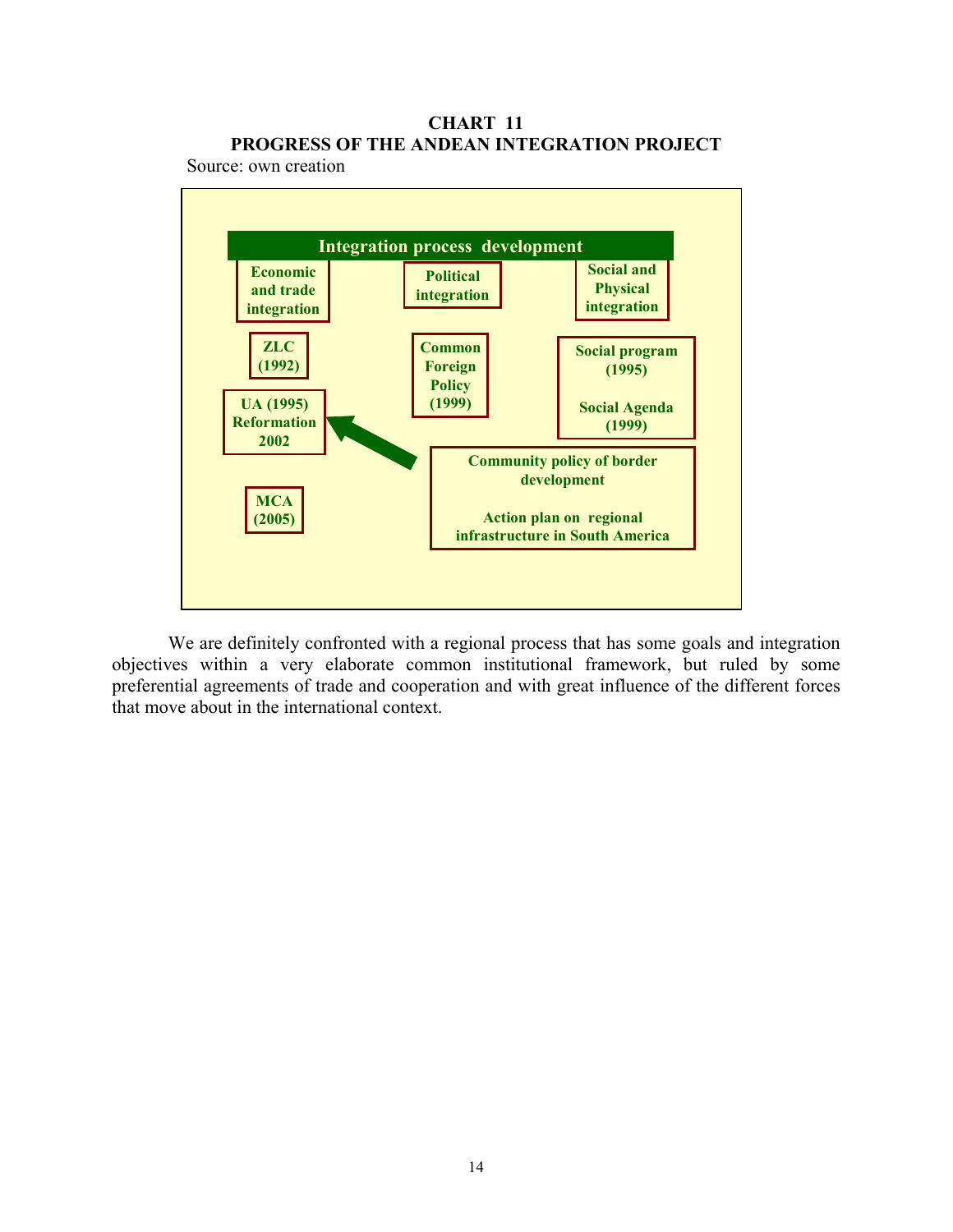

**CHART 12 THE RHETORICS OF THE ANDEAN INTEGRATION PROCESS** 

Source: own creation

 Currently, the Andean integration shows a co-existence of the two paradigms which, as we have seen, present different goals and objectives and that are projected in a different way in the development. (*see chart 13)*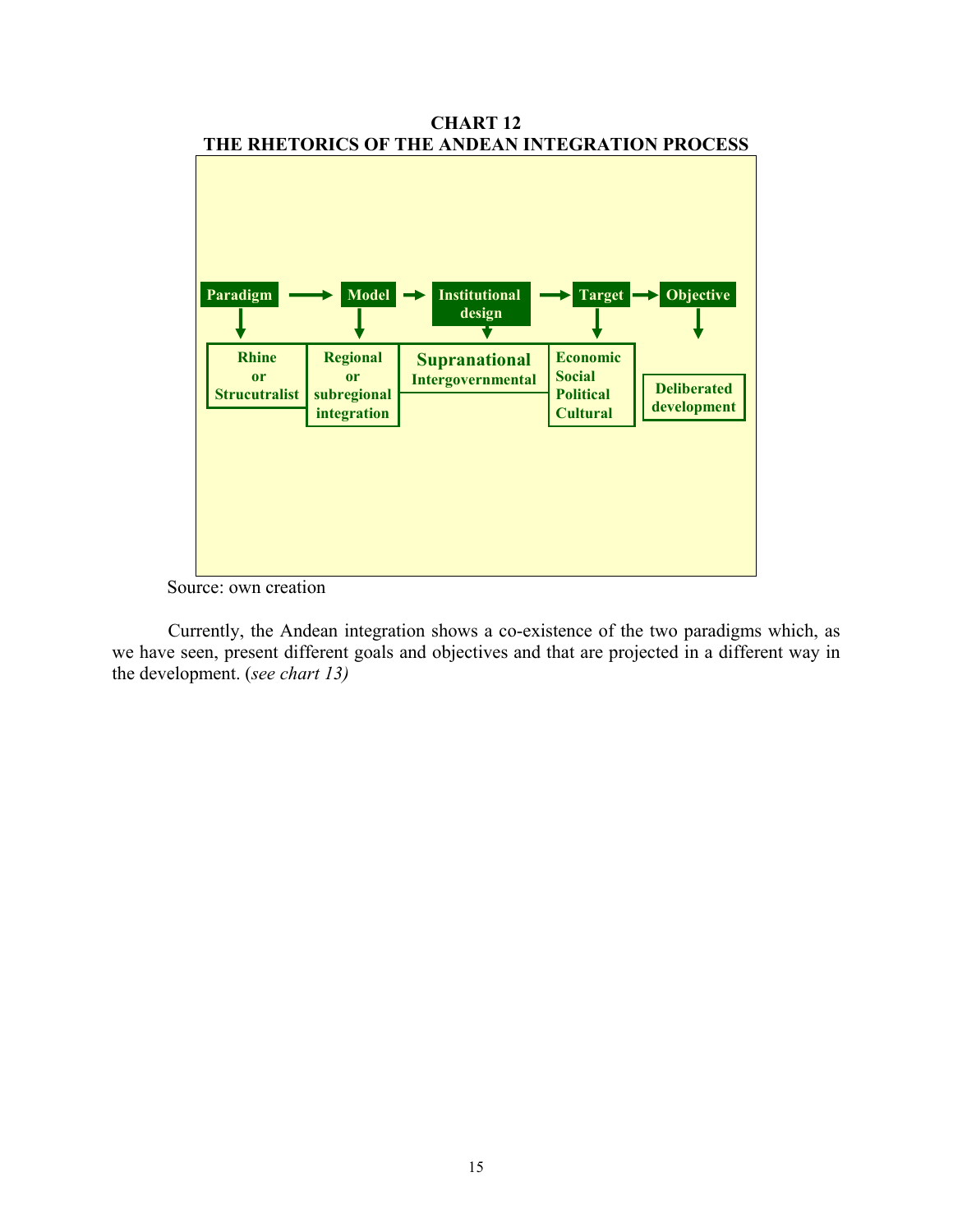

**CHART 13** 

Source: own creation

 This makes us ask ourselves some questions from the perspective of the Andean integration, such as: what objectives are going to be achieved? Is it possible to reach them in the light of the real paradigm of sub-regional construction?

 From the European perspective, the questions among others could be: How will be the progress of the European integration process in accordance or not with its theoretical basis will cause the EU to be a political object block? How is it that the debate about the future of the EU is not only important for Europe but also for the integration processes that have taken it as a model? And how is it that the development of the Latin American integration processes, where we can find the Andean one, should be a mirror where the EU would see its own definitions reflected and the destination of its own common project?

#### **Regarding Forging and the Cultural Integration: Integration Axis**

With the globalization objective in mind, the external international influence, and the internal difficulties of the Andean Countries, the Common Exterior Policy (PEC) has been outlined as an transverse articulated instrument of the Andean Community integrationist desires and the cultural conscience or cultural integration as the basis of the process. *(see chart 14)*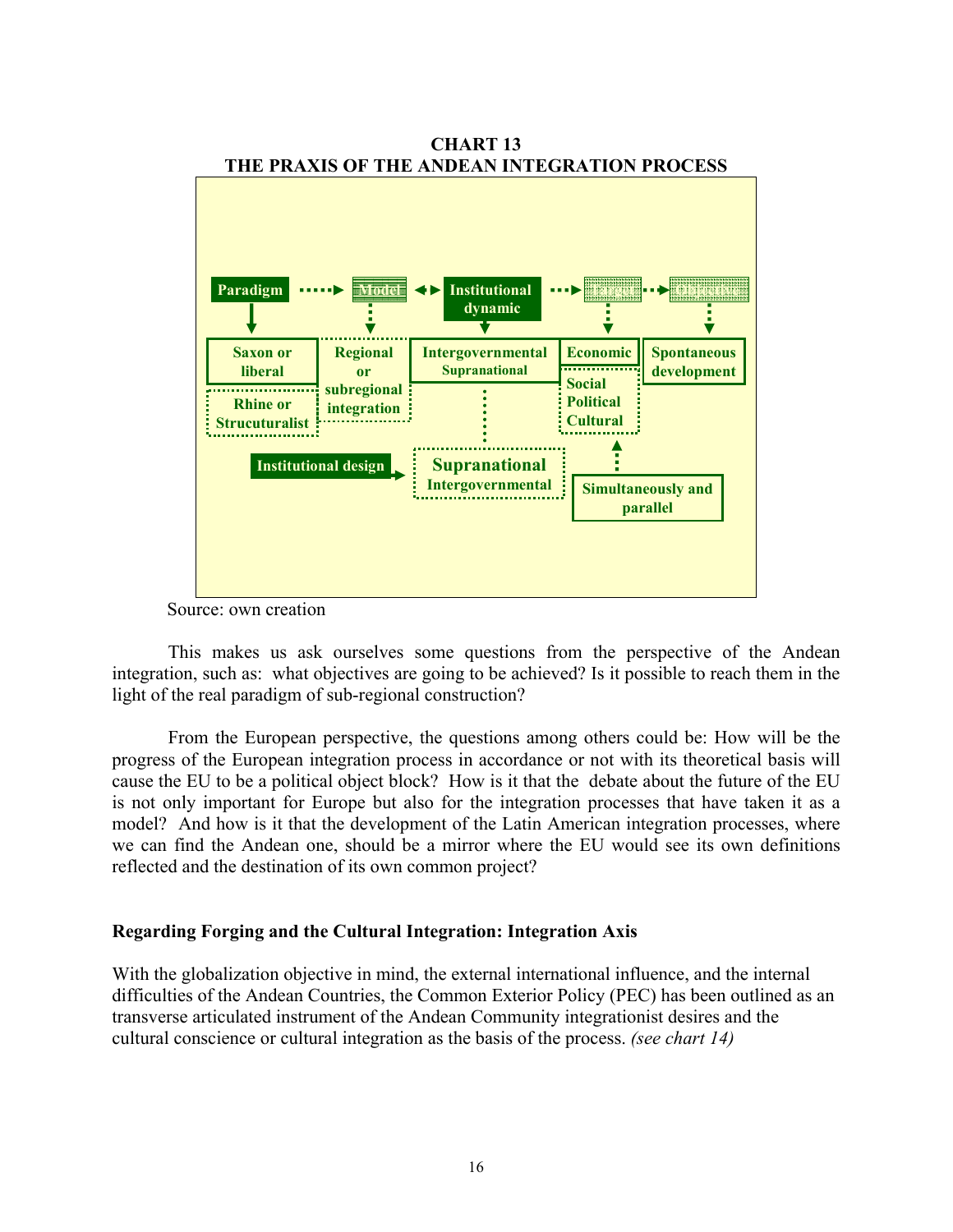**CHART 14 COMMON FOREIGN POLICY AND CULTURAL IDENTITY. KEYS TO SUCCESS?** 



Source: own creation

 This makes that the Common Exterior Policy and the cultural integration, together, could be the defining instruments of the Andean Integration Model and become the link that clarifies, excludes or reconciles the two integrationist paradigms ("the old regionalism" and the "new regionalism") that, as we have tried to demonstrate, currently coexist in the Andean sub-region.

 The definition of the Andean identity is of vital importance for the future of Andean Community, but reaching it does not appear to be an easy task; since, just as its incorporation, it should be a facilitator of the Andean economic and social development under the sub-regional integration framework. At the same time, depending on how it is done, the way to the definition of this identity could remain in the rhetoric area and become an impossible obstacle to overcome for the Andean integration to work and succeed.

#### **Theoretical Scenarios and Final Reflection**

Theoretical scenarios that will be open to Andean Community in the next years, could be summarized as follows. *(see chart 15)*

 A first scenario, where after some punctual reforms in the Agreement and redesign of the objectives and the way to achieve them, just as the trend shows, the Andean Community can be defined as a "preferential agreement for trade and cooperation" where a free trade area and a customs union consolidate conveniently and where there is cooperation in punctual social and political matters (common voices, the fight against drugs, migrations).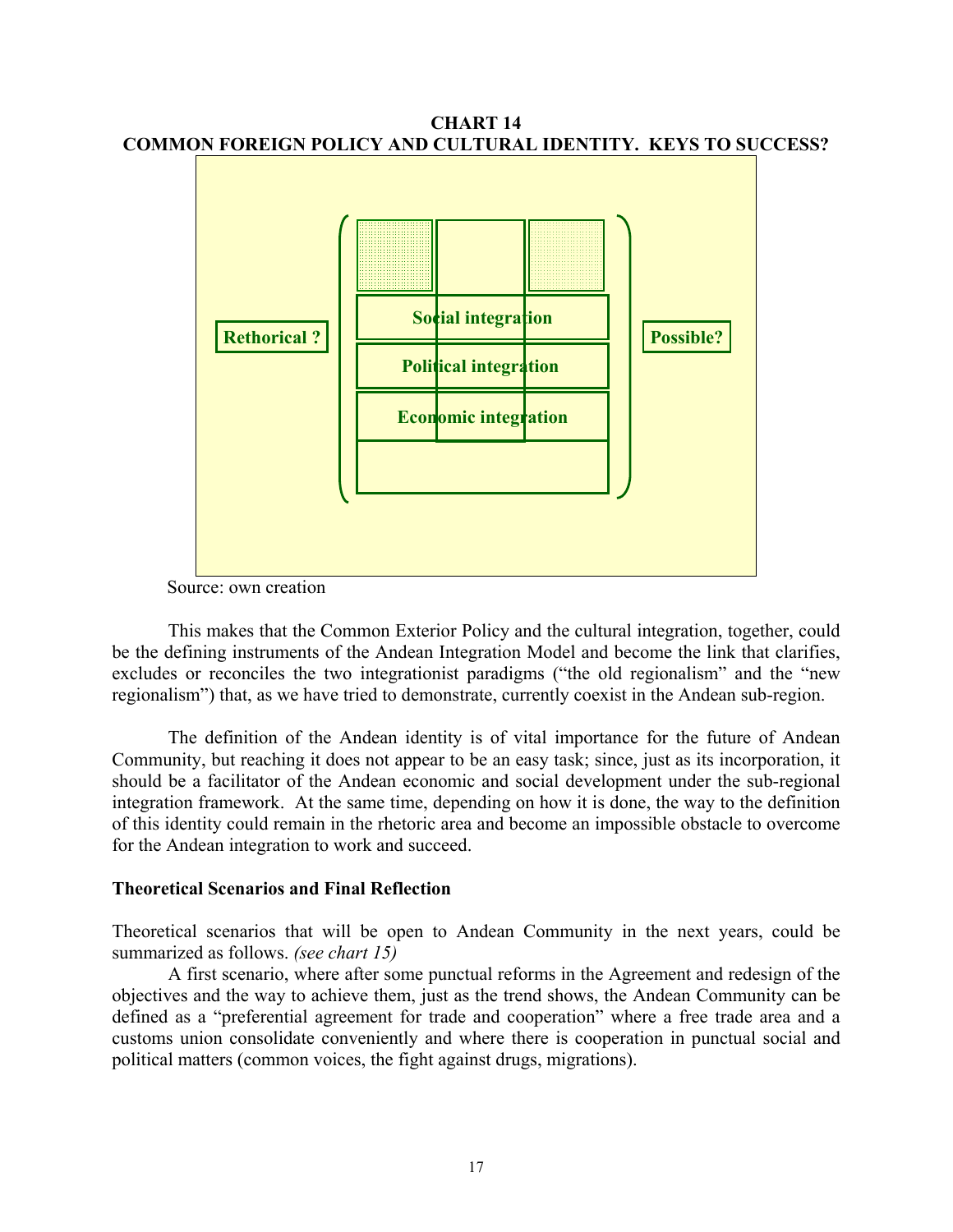A second scenario, where the Andean regionalism is defined, which seems less viable, with the help of a Brazilian hegemony that would be in favour of the *Rhine-structural paradigm*, for being "an integration agreement", in which the Andean citizens would incorporate into the process as important actors and participants that legalize a gradual, more interdependent and increasing supra-national construction of the Andean sub-regional integration.



**CHART 15 FUTURE THEORETICAL SCENARIOS FOR THE ANDEAN INTEGRATION** 

 As we mentioned in our conclusions, our research shows the current Andean sub-regional model with the strengths and weaknesses it has in order to become a development strategy.

 Undoubtedly, the Andean Community has some objectives and an institutional architecture that turn it into one of the most ambitious and developed integration groups of Latin America. However, currently it needs to renew its efforts to complete the definition of its subregional model.

 There seems to be an agreement that this must be supported by two axels. On one hand, the "identity" and cultural issues upon which the own model should be constructed; and on the other hand, the Common Exterior Policy which should be the axial element that would structure the whole process. This is an existing challenge, but it has not gone over the discourse level.

 Quoting Carlos Fuentes, we can say that the rediscovery of the cultural values can give us, maybe with some effort and a little luck, the necessary vision of the cultural, economic and political coincidences.

Source: own creation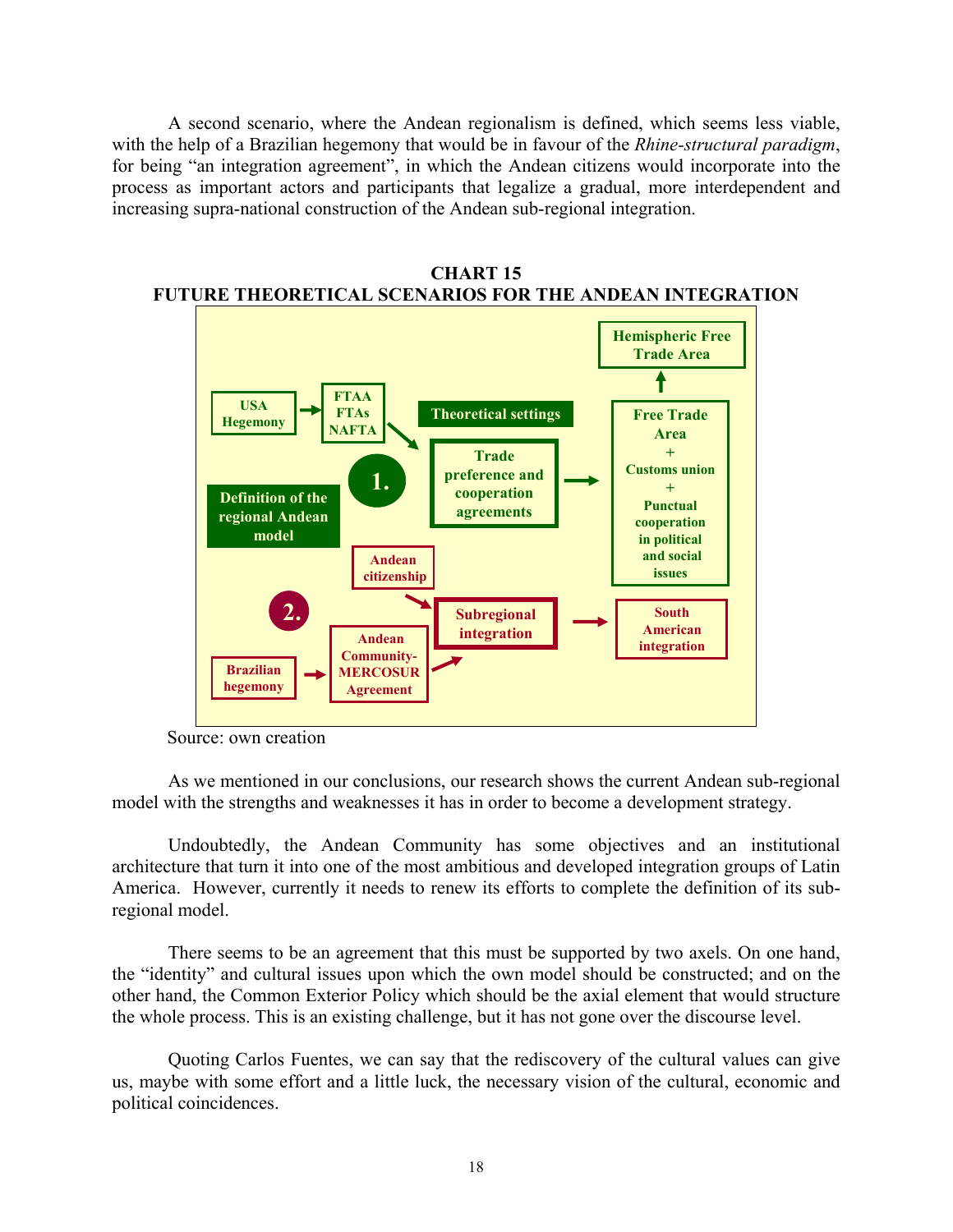Considering the Andean integration from this perspective, in our opinion, would level the area in order to solve the above mentioned paradox. Once our model is solved and defined, the country members will attain that the integrationist efforts made by each of one of them and from the sub-regional institutions, be more efficient and come closer to the supreme objective of the team work, that is, that the Andean people move forward to higher levels of welfare, justice and equality levels.

 This major definition becomes essential in a world that finds itself establishing the new rules of the game and dealing cards to the different players.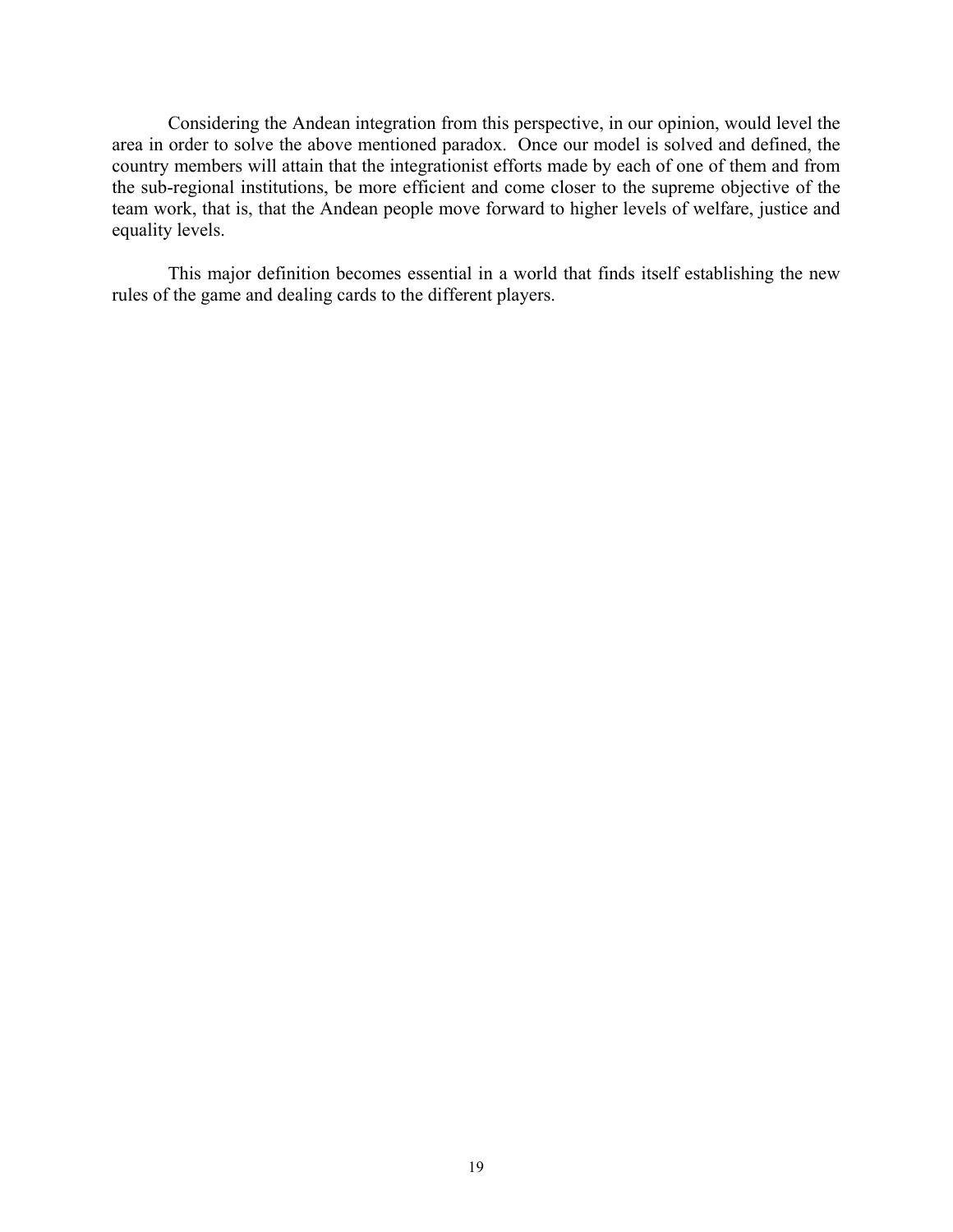## **Bibliography**

Alegrett, Sebastián. "La nueva institucionalidad andina", en *El Perú y los procesos de integración y cooperación económica*, editado por Drago Kisic y Ramón Bahamonde. Lima, CEPEI, 1999, pp. 113-118.

Calderón G., Fernando. "Procesos de cambio socio-cultural en la Comunidad Andina", en SGCAN. *Hacia una política exterior común de la Comunidad Andina*. Santafé de Bogotá, SGCAN/Cooperación Regional Francesa para los Países Andinos, 1999, pp. 139-167.

Cohen, Isaac. "Aspectos institucionales de la integración. Consideraciones teóricas", *Revista Integración & Comercio* (Buenos Aires), especial 35 años (2000): 109-121.

Coleman, William D. y Geoffrey R. D. Underhill, ed. *Regionalism and Global Economic Integration: Europe, Asia and the Americas*. Nueva York, Routledge, 1998.

Devlin, Robert y Antoni Estevadeordal. *¿Qué hay de Nuevo en el Nuevo Regionalismo de las Américas?*, INTAL-ITD-STA Documento de Trabajo 7. Buenos Aires, BID-INTAL, agosto 2001.

Frieden J. A. y D. A. Lake, ed. *International Political Economy. Perspectives on Global Power and Wealth*. Nueva York, St. Martin´s Press, 1995.

Furtado, Celso. "Desarrollo y estancamiento en América Latina (enfoque estructuralista)", *Desarrollo Económico. Revista de Ciencias Sociales* (Buenos Aires), 22-23 (julio-diciembre 1966): 191-225.

Hurrell, Andrew. "Regionalism in Theoretical Perspective", en *Regionalism in World Politics. Regional Organization and International Order*, editado por Louise Fawcett y Andrew Hurrell. Oxford, Oxford University Press, 1995, pp. 37-73, pp. 27-55.

Iglesia, Enrique V. "Dos lecciones de cinco décadas de integración regional en América Latina y el Caribe", *Integración & Comercio* (Buenos Aires), 13 (enero-abril 2001): 135-148.

Kahler, Miles. *International Institution and the Political Economy of Integration*. Washington D. C., Brookings Institution, 1995.

Lizano, Eduardo. "Integración económica e ideologías sobre el desarrollo", *Revista Mexicana de Sociología* (México), XLII, 2 (abril-junio 1980): 883-905.

Mansfield, Edward D. y Helen V. Milner. "The Political Economy of Regionalism: An Overview", en *The political Economy of Regionalism*, editado por Edward D. Mansfield y Helen V. Milner. Nueva York, Columbia University Press, 1997, pp. 1-19.

Mansfield, Edward D. y Helen V. Milner. "The New Wave of Regionalism", *International Organization*. 53,3 (verano 1999): 589-627.